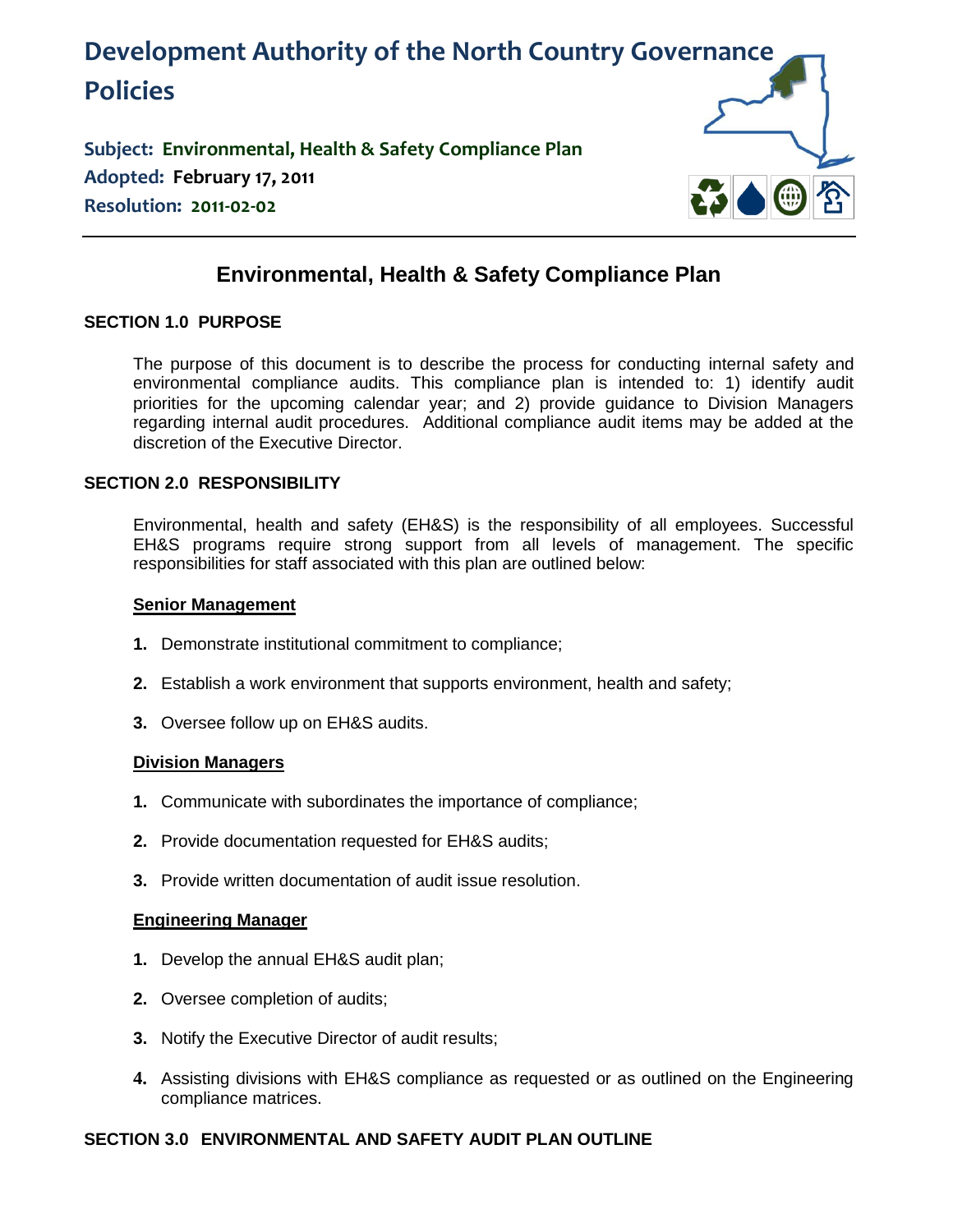In general, audits will seek to verify that EH&S tasks are completed on schedule and ensure compliance with minimum requirements federal, state, and internal requirements. To this end, Engineering will assist in the development of calendar year environmental and safety compliance matrices for each division. It is the responsibility of the Division Managers, or their appointed designee, to ensure that processes are in place to complete the required items on schedule.

## **3.1 Safety Audit**

The Safety Compliance audit will consist of the following tasks:

- **1.** On an annual basis each division will be required to document completion of specific elements identified on the audit. This audit is not intended to be a comprehensive review but rather a sampling of various compliance areas (i.e., training, permits, inspections, document audits etc.). The audit will strive to sample ~25% of the facility requirements. Managers will be notified by January  $2<sup>nd</sup>$  of the items that are being audited for the prior calendar year. The requested documents will be provided by by February  $1<sup>st</sup>$  annually. Results of the audit will be documented and provided to the Safety Committee and Executive Director by March 1<sup>st</sup>.
- **2.** On a semi-annual basis, the Safety Committee will conduct general safety inspections of Authority facilities including a sampling of Water Quality facilities, Solid Waste Management facilities, Administrative, Telecommunication and Engineering Offices. Results of these inspections will be documented and provided to the Executive Director within thirty days of each audit.

## **3.2 Environmental Compliance Audit**

The Environmental Compliance audit will consist of the following tasks:

- **1.** Annually there is a NYSDEC required environmental audit. This audit consists of screening questions which may require subsequent documentation. On April 1<sup>st</sup> the Division Mangers will be provided the screening questions to be completed by April 15<sup>th</sup>. The Environmental Audit Team will complete their review of the screening question answers and request any documentation required from each division by May  $15<sup>th</sup>$ . This documentation is to be provided to the Environmental Audit Team by June 1<sup>st</sup> so that they may submit the audit results to the NYSDEC by June  $30<sup>th</sup>$ . Results of the NYSDEC Audit will be provided to the Executive Director to review before final submittal.
- **2.** Each division will be required to provide proof of completion of specific elements from the previous calendar year's Environmental Compliance Matrix. This audit is not intended to be a comprehensive review but rather a sampling of various compliance areas (i.e., training, permits, inspections, document audits etc.). The audit will strive to sample ~25% of the facility requirements. Managers will be notified by May  $15<sup>th</sup>$  of the items that are being audited for the prior calendar year. The requested documents will be provided by June  $1<sup>st</sup>$ annually. Results of the audit will be documented and provided to the Executive Director by July 31st.
- **3.** On an annual basis, the Engineering Division will conduct a PBS Compliance inspection of Authority facilities in January. Results of this inspection will be documented and provided to the Executive Director by March 15<sup>th</sup>.

#### **3.3 Audit Questions**